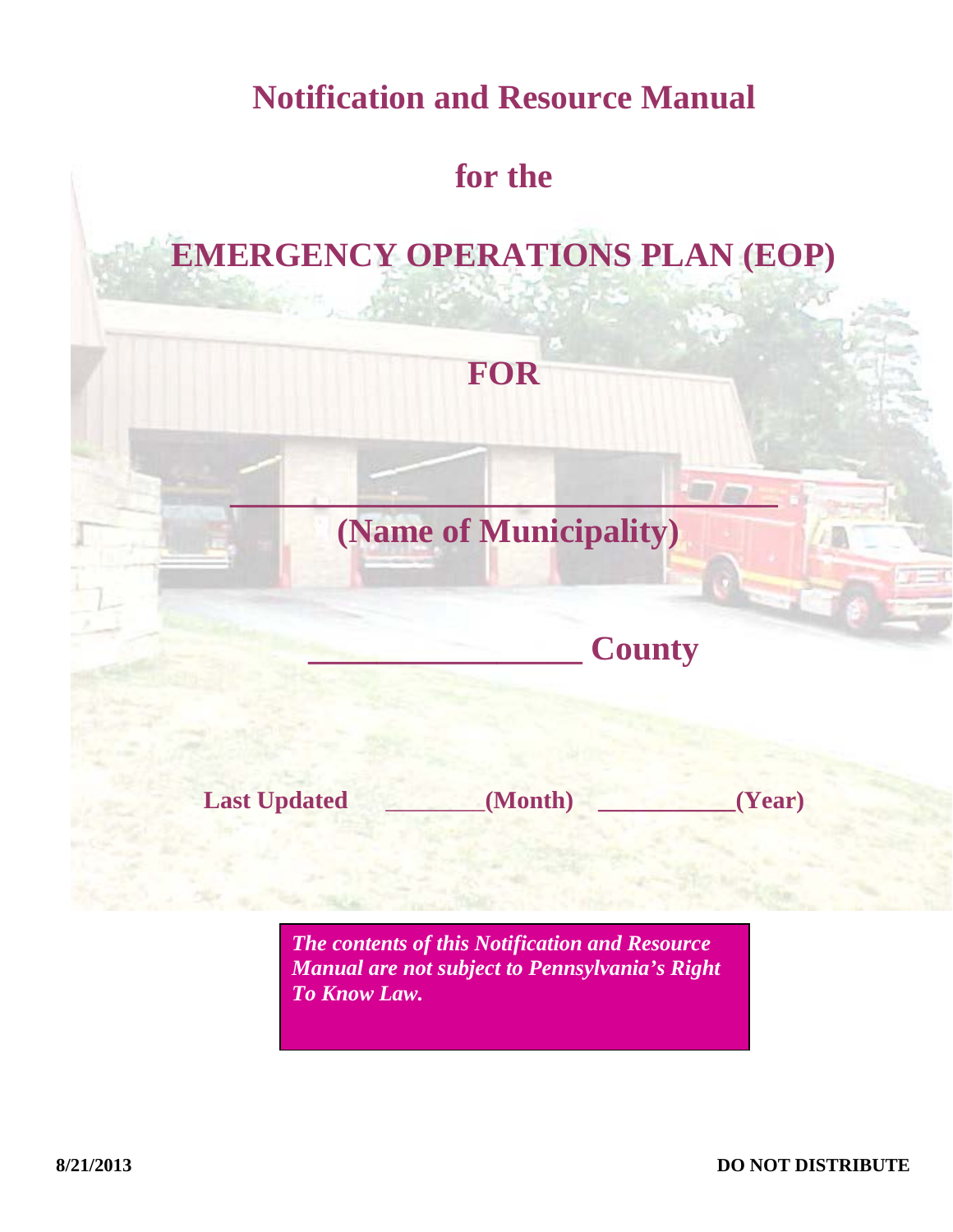#### TABLE OF CONTENTS

| Table of Contents/Certification of Review                 | $\mathbf{ii}$  |
|-----------------------------------------------------------|----------------|
| <b>CRITICAL FACILITIES</b>                                | $\mathbf{1}$   |
| SPECIAL FACILITIES NOTIFICATION LIST                      | 1              |
| CRITICAL PERSONNEL EMERGENCY NOTIFICATION LIST            | $\overline{2}$ |
| ROUTE ALERT TEAM PERSONNEL                                | 5              |
| DAMAGE SURVEY TEAM PERSONNEL                              | 5              |
| <b>TRAFFIC CONTROL PERSONNEL</b>                          | 5              |
| <b>TRANSPORTATION - VOLUNTEER DRIVERS AND GUIDES</b>      | 5              |
| HEARING IMPAIRED RESIDENTS REQUIRING SPECIAL NOTIFICATION | 6              |
| NON-ENGLISH-SPEAKING RESIDENTS                            | 6              |
| RESIDENTS REQUIRING AMBULANCE ASSISTANCE                  | 6              |
| OTHER DISABLED RESIDENTS                                  | 6              |
| AVAILABLE EQUIPMENT RESOURCE LISTING                      | $\overline{7}$ |
| <b>AVAILABLE SUPPLIES RESOURCE LISTING</b>                | 10             |
| <b>AVAILABLE SERVICES RESOURCE LISTING</b>                | 11             |

#### **CERTIFICATION OF REVIEW**

**A regular (annual or sooner) review of this Emergency Operations Plan has been done by the Emergency Management Agency and the review is hereby certified by the Municipal Emergency Management Coordinator.** 

| Date | Signature |
|------|-----------|
|      |           |
|      |           |
|      |           |
|      |           |
|      |           |
|      |           |
|      |           |
|      |           |
|      |           |
|      |           |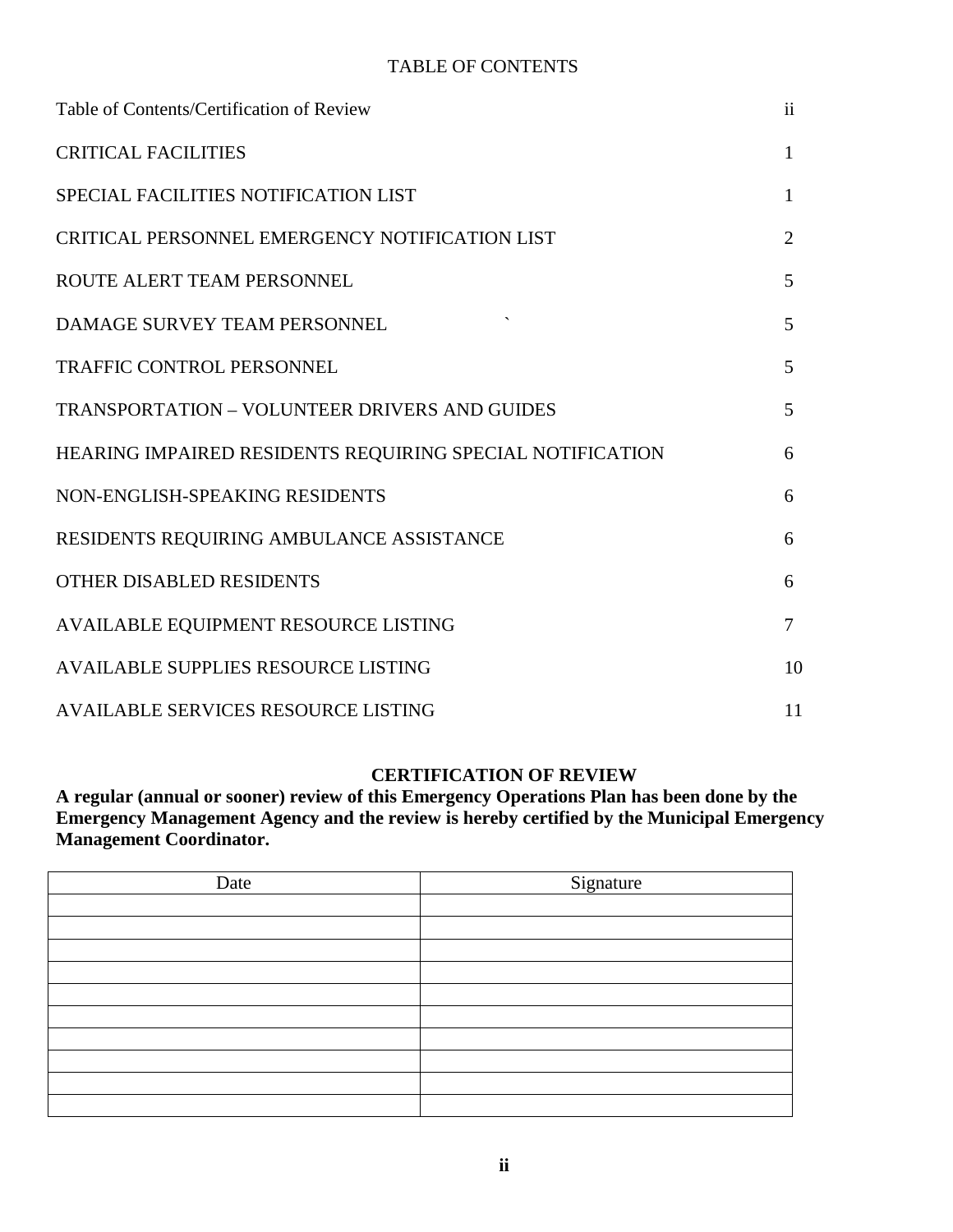### **CRITICAL FACILITIES**

| TYPE                                      | <b>Location</b> | <b>Point of Contact</b> | <b>Phone</b><br>No. |
|-------------------------------------------|-----------------|-------------------------|---------------------|
| <b>EOC</b>                                |                 |                         |                     |
| Alternate EOC                             |                 |                         |                     |
| <b>Emergency Shelters/Warming Centers</b> |                 |                         |                     |
| Logistics Point of Distribution (POD)     |                 |                         |                     |
| Pharmaceutical (SNS) Point of             |                 |                         |                     |
| Distribution                              |                 |                         |                     |

### **SPECIAL FACILITIES NOTIFICATION LIST**

| <b>Facility Name</b>          | <b>Facility Address</b>                                                                         | <b>Phone Number</b> |
|-------------------------------|-------------------------------------------------------------------------------------------------|---------------------|
| <b>Utilities/Public Works</b> |                                                                                                 |                     |
|                               |                                                                                                 |                     |
|                               |                                                                                                 |                     |
| <b>Hospitals</b>              |                                                                                                 |                     |
|                               |                                                                                                 |                     |
| <b>Nursing Homes</b>          |                                                                                                 |                     |
|                               |                                                                                                 |                     |
|                               |                                                                                                 |                     |
| <b>Personal Care Homes</b>    |                                                                                                 |                     |
| <b>Group Homes</b>            |                                                                                                 |                     |
|                               |                                                                                                 |                     |
| <b>Child Care</b>             |                                                                                                 |                     |
| <b>Centers/Homes</b>          |                                                                                                 |                     |
|                               |                                                                                                 |                     |
| <b>Schools</b>                |                                                                                                 |                     |
|                               |                                                                                                 |                     |
| <b>Prisons</b>                |                                                                                                 |                     |
|                               |                                                                                                 |                     |
| <b>Camps</b>                  |                                                                                                 |                     |
| <b>Businesses</b>             |                                                                                                 |                     |
|                               |                                                                                                 |                     |
|                               |                                                                                                 |                     |
|                               |                                                                                                 |                     |
| <b>Others</b>                 |                                                                                                 |                     |
|                               |                                                                                                 |                     |
| NOTE:                         | Criteria for selection of industries and businesses to be notified are based upon the number of |                     |
|                               | employees or residents and the time required for evacuation or shut-down of facility.           |                     |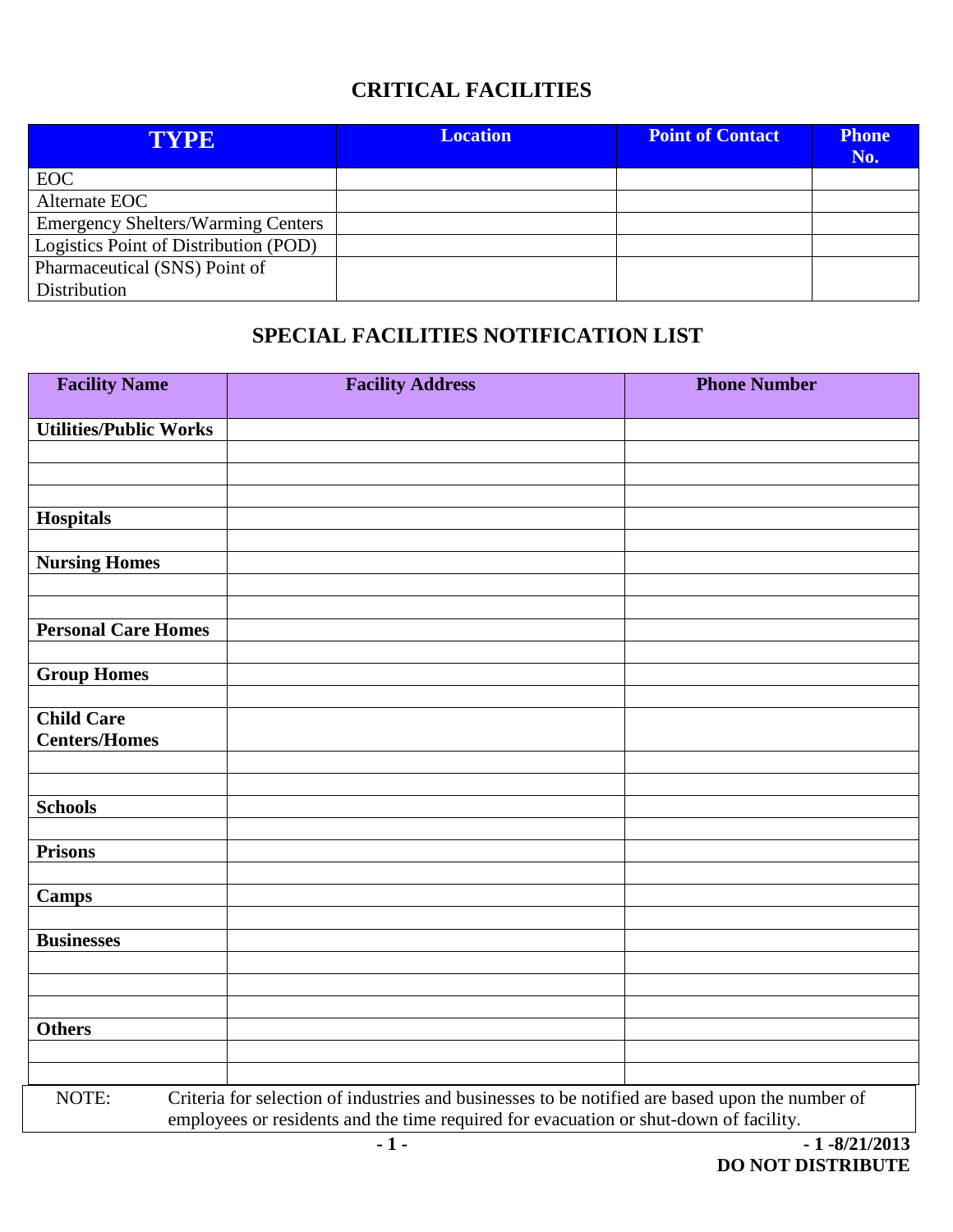## **CRITICAL PERSONNEL EMERGENCY NOTIFICATION LIST**

| <b>Position</b>          | <b>Name/Address</b> | <b>Certified for</b> | <b>Phone Numbers</b> |             |             |
|--------------------------|---------------------|----------------------|----------------------|-------------|-------------|
|                          |                     | <b>Position</b>      | <b>Home</b>          | <b>Cell</b> | <b>Work</b> |
|                          |                     | (Y/N)                |                      |             |             |
| <b>Elected Officials</b> |                     |                      |                      |             |             |
|                          |                     |                      |                      |             |             |
|                          |                     |                      |                      |             |             |
|                          |                     |                      |                      |             |             |
|                          |                     |                      |                      |             |             |
|                          |                     |                      |                      |             |             |
|                          |                     |                      |                      |             |             |
|                          |                     |                      |                      |             |             |
| <b>EMC</b>               |                     |                      |                      |             |             |
| Deputy                   |                     |                      |                      |             |             |
| Other                    |                     |                      |                      |             |             |
| <b>STAFF</b>             |                     |                      |                      |             |             |
| <b>Safety Officer</b>    |                     |                      |                      |             |             |
| Deputy                   |                     |                      |                      |             |             |
| Liaison Officer          |                     |                      |                      |             |             |
| Deputy                   |                     |                      |                      |             |             |
| Public Information       |                     |                      |                      |             |             |
| Officer(ESF #15)         |                     |                      |                      |             |             |
| Deputy                   |                     |                      |                      |             |             |
|                          |                     |                      |                      |             |             |
| <b>OPERATIONS</b>        |                     |                      |                      |             |             |
| <b>SECTION CHIEF</b>     |                     |                      |                      |             |             |
| Deputy                   |                     |                      |                      |             |             |
| Other                    |                     |                      |                      |             |             |
| <b>ESF#2</b>             |                     |                      |                      |             |             |
| (Communications)         |                     |                      |                      |             |             |
| <b>Branch Director</b>   |                     |                      |                      |             |             |
| Deputy                   |                     |                      |                      |             |             |
| Other                    |                     |                      |                      |             |             |
| ESF #4 (Firefighting)    |                     |                      |                      |             |             |
| <b>Branch Director</b>   |                     |                      |                      |             |             |
| Deputy                   |                     |                      |                      |             |             |
| Other                    |                     |                      |                      |             |             |
| ESF #8 (Public Health    |                     |                      |                      |             |             |
| & Medical Services)      |                     |                      |                      |             |             |
| <b>Branch Director</b>   |                     |                      |                      |             |             |
| Deputy                   |                     |                      |                      |             |             |
| Other                    |                     |                      |                      |             |             |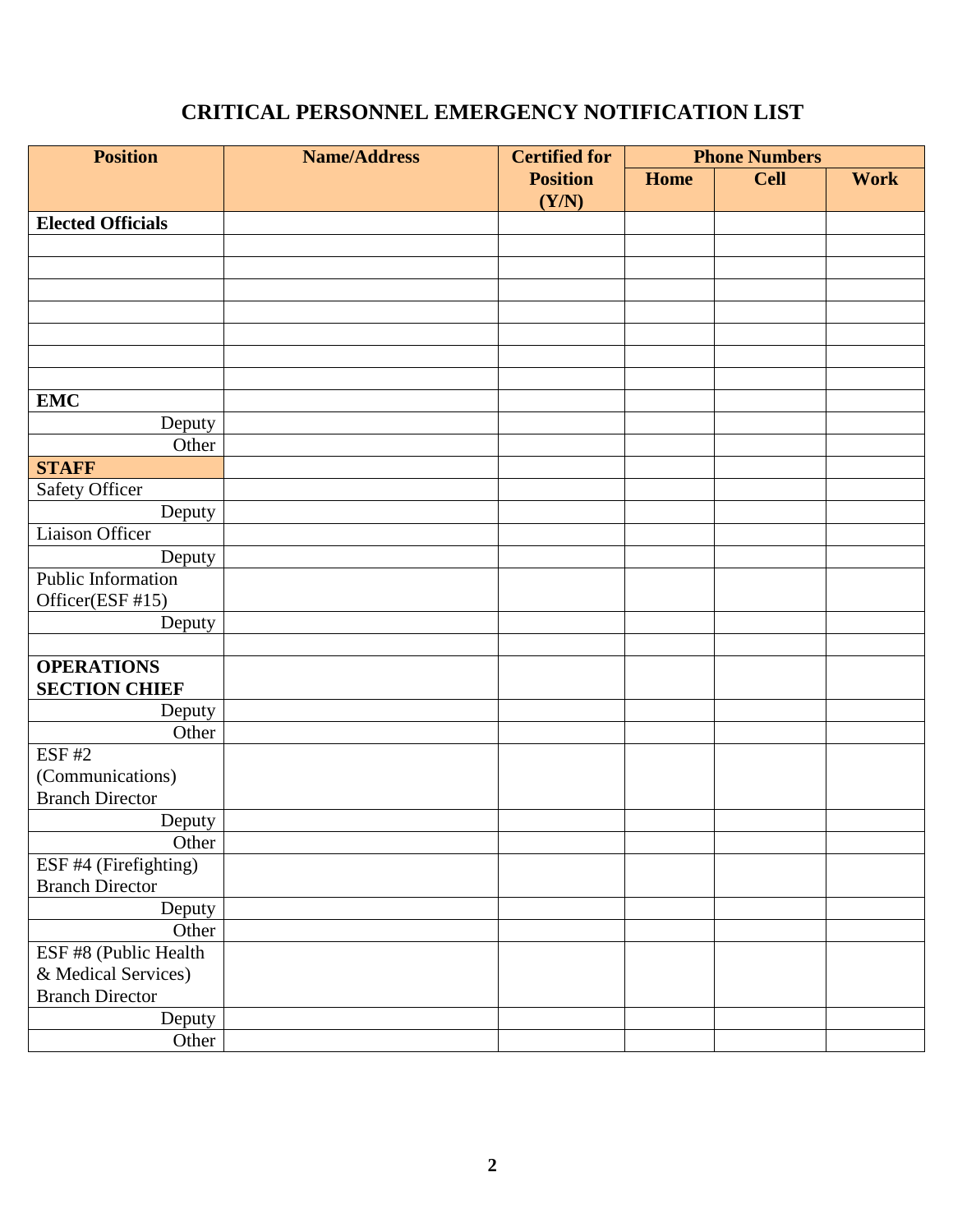| <b>Position</b>        | <b>Name/Address</b> | <b>Certified for</b> |      | <b>Phone Numbers</b> |             |  |
|------------------------|---------------------|----------------------|------|----------------------|-------------|--|
|                        |                     | <b>Position</b>      | Home | <b>Cell</b>          | <b>Work</b> |  |
|                        |                     | (Y/N)                |      |                      |             |  |
| ESF #9 (Search and     |                     |                      |      |                      |             |  |
| Rescue) Branch         |                     |                      |      |                      |             |  |
| Director               |                     |                      |      |                      |             |  |
| Deputy                 |                     |                      |      |                      |             |  |
| Other                  |                     |                      |      |                      |             |  |
| ESF #10 (Oil and       |                     |                      |      |                      |             |  |
| <b>HAZMAT</b>          |                     |                      |      |                      |             |  |
| Response) Branch       |                     |                      |      |                      |             |  |
| Director               |                     |                      |      |                      |             |  |
| Deputy                 |                     |                      |      |                      |             |  |
| Other                  |                     |                      |      |                      |             |  |
| ESF #13 (Public        |                     |                      |      |                      |             |  |
| Safety and Security)   |                     |                      |      |                      |             |  |
| <b>Branch Director</b> |                     |                      |      |                      |             |  |
| Deputy                 |                     |                      |      |                      |             |  |
| Other Security         |                     |                      |      |                      |             |  |
| <b>PLANNING</b>        |                     |                      |      |                      |             |  |
| <b>SECTION CHIEF</b>   |                     |                      |      |                      |             |  |
| Deputy                 |                     |                      |      |                      |             |  |
| Other                  |                     |                      |      |                      |             |  |
| ESF #5 (Emergency      |                     |                      |      |                      |             |  |
| Management)            |                     |                      |      |                      |             |  |
| <b>Branch Director</b> |                     |                      |      |                      |             |  |
| Deputy                 |                     |                      |      |                      |             |  |
| Other                  |                     |                      |      |                      |             |  |
|                        |                     |                      |      |                      |             |  |
| <b>LOGISTICS</b>       |                     |                      |      |                      |             |  |
| <b>SECTION CHIEF</b>   |                     |                      |      |                      |             |  |
| Deputy                 |                     |                      |      |                      |             |  |
| Other                  |                     |                      |      |                      |             |  |
| ESF#1                  |                     |                      |      |                      |             |  |
| (Transportation)       |                     |                      |      |                      |             |  |
| <b>Branch Director</b> |                     |                      |      |                      |             |  |
| Deputy                 |                     |                      |      |                      |             |  |
| Other                  |                     |                      |      |                      |             |  |
| ESF #3 (Public         |                     |                      |      |                      |             |  |
| Works and              |                     |                      |      |                      |             |  |
| Engineering) Branch    |                     |                      |      |                      |             |  |
| Director               |                     |                      |      |                      |             |  |
| Deputy                 |                     |                      |      |                      |             |  |
| Other                  |                     |                      |      |                      |             |  |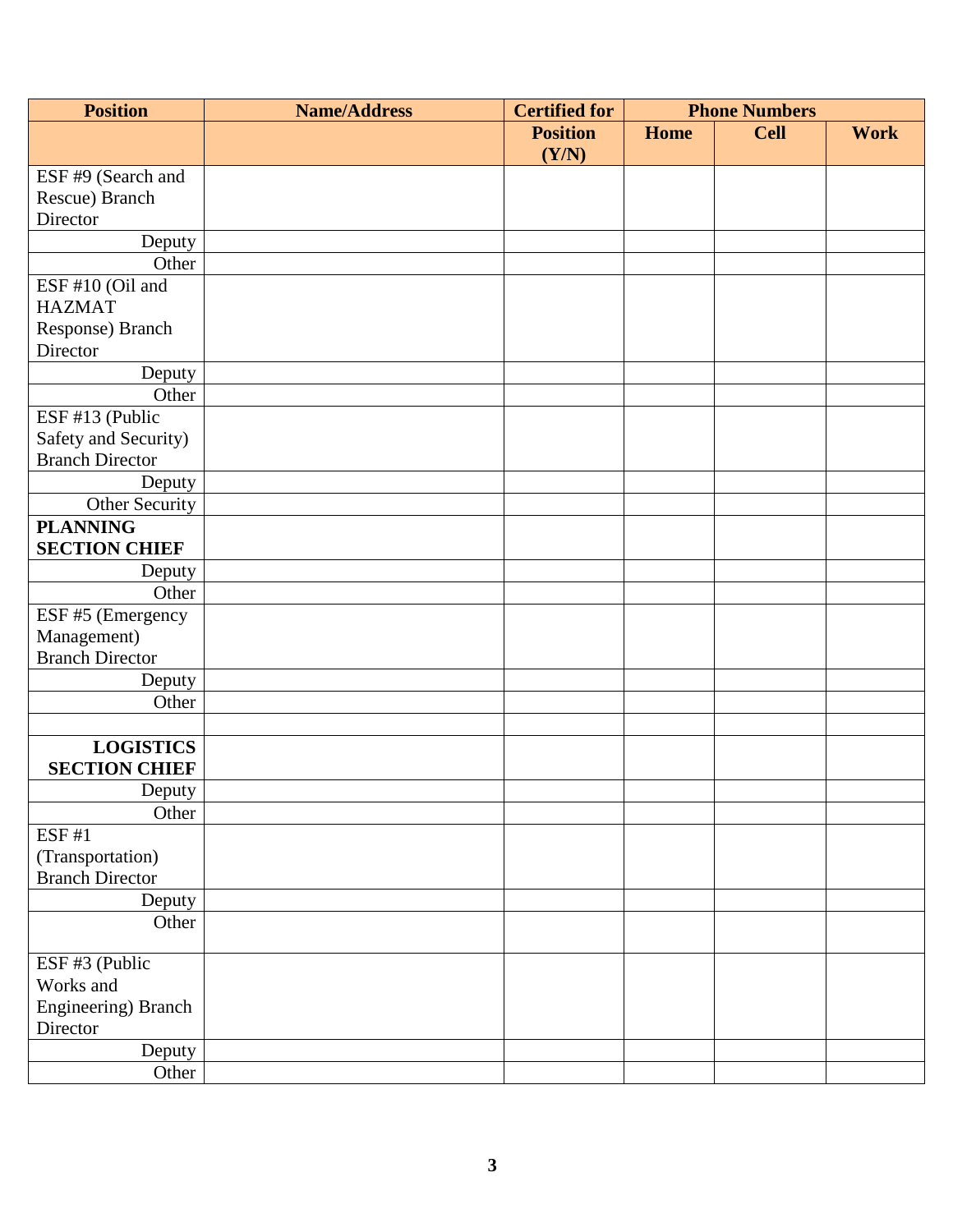| <b>Position</b>          | <b>Name/Address</b> | <b>Certified for</b> |             | <b>Phone Numbers</b> |             |
|--------------------------|---------------------|----------------------|-------------|----------------------|-------------|
|                          |                     | <b>Position</b>      | <b>Home</b> | <b>Cell</b>          | <b>Work</b> |
|                          |                     | (Y/N)                |             |                      |             |
| ESF #6 (Mass Care,       |                     |                      |             |                      |             |
| Housing and              |                     |                      |             |                      |             |
| Human Services)          |                     |                      |             |                      |             |
| <b>Branch Director</b>   |                     |                      |             |                      |             |
| Deputy                   |                     |                      |             |                      |             |
| Other                    |                     |                      |             |                      |             |
| ESF #7 (Resource         |                     |                      |             |                      |             |
| Support) Branch          |                     |                      |             |                      |             |
| Director                 |                     |                      |             |                      |             |
| Deputy                   |                     |                      |             |                      |             |
| Other                    |                     |                      |             |                      |             |
| ESF #11                  |                     |                      |             |                      |             |
| Agriculture and          |                     |                      |             |                      |             |
| <b>Natural Resources</b> |                     |                      |             |                      |             |
| <b>Branch Director</b>   |                     |                      |             |                      |             |
| Deputy                   |                     |                      |             |                      |             |
| Other                    |                     |                      |             |                      |             |
| ESF # 12 (Energy)        |                     |                      |             |                      |             |
| <b>Branch Director</b>   |                     |                      |             |                      |             |
| Deputy                   |                     |                      |             |                      |             |
| Other                    |                     |                      |             |                      |             |
|                          |                     |                      |             |                      |             |
| <b>FINANCE-</b>          |                     |                      |             |                      |             |
| <b>ADMIN</b>             |                     |                      |             |                      |             |
| <b>SECTION CHIEF</b>     |                     |                      |             |                      |             |
| Deputy                   |                     |                      |             |                      |             |
| Other                    |                     |                      |             |                      |             |
| ESF #14 (Long            |                     |                      |             |                      |             |
| Term Recovery and        |                     |                      |             |                      |             |
| Mitigation) Branch       |                     |                      |             |                      |             |
| Director                 |                     |                      |             |                      |             |
| Deputy                   |                     |                      |             |                      |             |
| Other                    |                     |                      |             |                      |             |
|                          |                     |                      |             |                      |             |
|                          |                     |                      |             |                      |             |
| <b>County EMA</b>        |                     |                      |             |                      |             |
| <b>Adjacent EMAs</b>     |                     |                      |             |                      |             |
|                          |                     |                      |             |                      |             |
|                          |                     |                      |             |                      |             |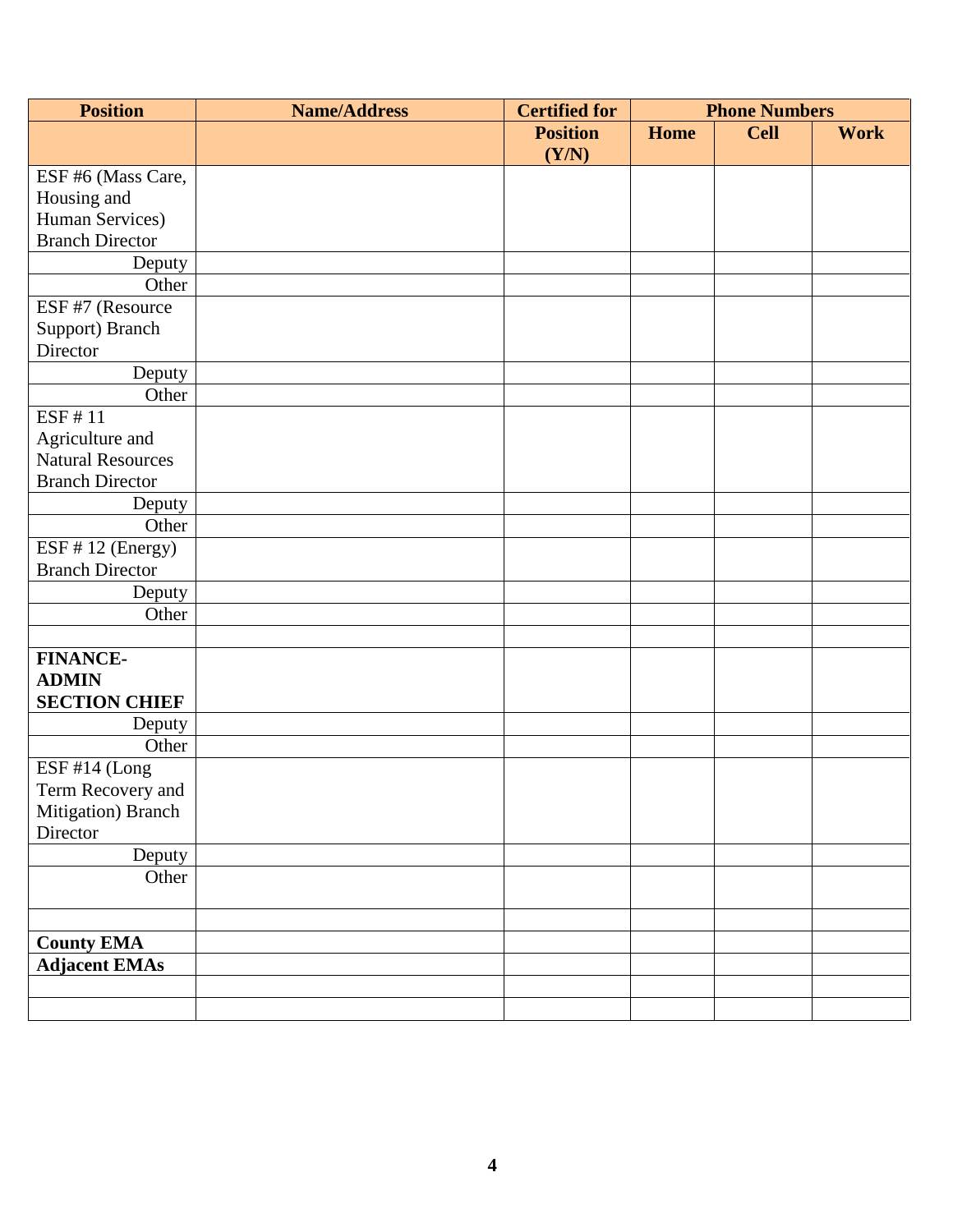### **ROUTE ALERT TEAM PERSONNEL**

| <b>Name</b> | <b>Address</b> | <b>Certified for</b>     |      | <b>Phone Numbers</b> |             |
|-------------|----------------|--------------------------|------|----------------------|-------------|
|             |                | <b>Position</b><br>(Y/N) | Home | <b>Cell</b>          | <b>Work</b> |
|             |                |                          |      |                      |             |
|             |                |                          |      |                      |             |
|             |                |                          |      |                      |             |
|             |                |                          |      |                      |             |
|             |                |                          |      |                      |             |
|             |                |                          |      |                      |             |

#### **DAMAGE SURVEY TEAM PERSONNEL**

| <b>Name</b> | <b>Address</b> | <b>Certified for</b>     |      | <b>Phone Numbers</b> |             |
|-------------|----------------|--------------------------|------|----------------------|-------------|
|             |                | <b>Position</b><br>(Y/N) | Home | <b>Cell</b>          | <b>Work</b> |
|             |                |                          |      |                      |             |
|             |                |                          |      |                      |             |
|             |                |                          |      |                      |             |
|             |                |                          |      |                      |             |
|             |                |                          |      |                      |             |
|             |                |                          |      |                      |             |

### **TRAFFIC CONTROL PERSONNEL**

| <b>Name</b> | <b>Address</b> | <b>Certified for</b>     |      | <b>Phone Numbers</b> |             |
|-------------|----------------|--------------------------|------|----------------------|-------------|
|             |                | <b>Position</b><br>(Y/N) | Home | <b>Cell</b>          | <b>Work</b> |
|             |                |                          |      |                      |             |
|             |                |                          |      |                      |             |
|             |                |                          |      |                      |             |
|             |                |                          |      |                      |             |
|             |                |                          |      |                      |             |
|             |                |                          |      |                      |             |

## **TRANSPORTATION – VOLUNTEER DRIVERS AND GUIDES**

| <b>Name</b> | <b>Address</b> | <b>Certified for</b> |      | <b>Phone Numbers</b> |      |
|-------------|----------------|----------------------|------|----------------------|------|
|             |                | <b>Position</b>      | Home | <b>Cell</b>          | Work |
|             |                | (Y/N)                |      |                      |      |
|             |                |                      |      |                      |      |
|             |                |                      |      |                      |      |
|             |                |                      |      |                      |      |
|             |                |                      |      |                      |      |
|             |                |                      |      |                      |      |
|             |                |                      |      |                      |      |
|             |                |                      |      |                      |      |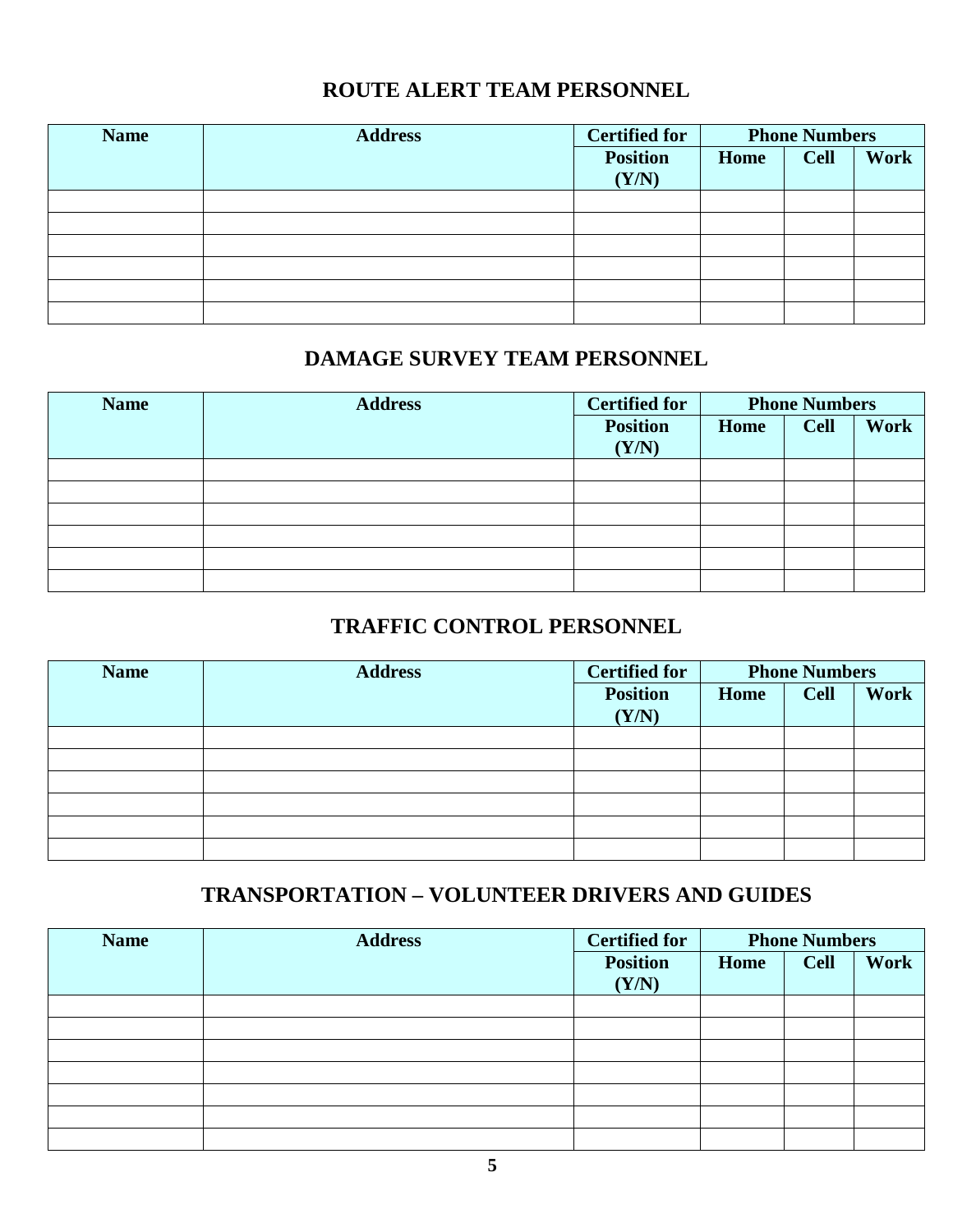#### **HEARING IMPAIRED RESIDENTS REQUIRING SPECIAL ALERT NOTIFICATION**

| <b>Name</b> | ∼<br><b>Address</b> | <b>Method of</b><br><b>Notification</b> |
|-------------|---------------------|-----------------------------------------|
|             |                     |                                         |
|             |                     |                                         |
|             |                     |                                         |
|             |                     |                                         |
|             |                     |                                         |
|             |                     |                                         |
|             |                     |                                         |

#### **NON-ENGLISH-SPEAKING RESIDENTS**

| <b>Name</b> | <b>Address</b> | <b>Primary</b>  | <b>Phone Numbers</b> |             |             |
|-------------|----------------|-----------------|----------------------|-------------|-------------|
|             |                | <b>Language</b> | Home                 | <b>Cell</b> | <b>Work</b> |
|             |                |                 |                      |             |             |
|             |                |                 |                      |             |             |
|             |                |                 |                      |             |             |
|             |                |                 |                      |             |             |
|             |                |                 |                      |             |             |
|             |                |                 |                      |             |             |

#### **RESIDENTS REQUIRING AMBULANCE ASSISTANCE**

| <b>Home</b> | <b>Work</b> | <b>Phone Numbers</b> |             |             |
|-------------|-------------|----------------------|-------------|-------------|
|             |             | Home                 | <b>Cell</b> | <b>Work</b> |
|             |             |                      |             |             |
|             |             |                      |             |             |
|             |             |                      |             |             |
|             |             |                      |             |             |
|             |             |                      |             |             |
|             |             |                      |             |             |

#### **OTHER DISABLED RESIDENTS**

| <b>Name</b> | <b>Address</b> | <b>Type of</b>    | <b>Phone Numbers</b> |      |             |
|-------------|----------------|-------------------|----------------------|------|-------------|
|             |                | <b>Disability</b> | Home                 | Cell | <b>Work</b> |
|             |                |                   |                      |      |             |
|             |                |                   |                      |      |             |
|             |                |                   |                      |      |             |
|             |                |                   |                      |      |             |
|             |                |                   |                      |      |             |
|             |                |                   |                      |      |             |
|             |                |                   |                      |      |             |
|             |                |                   |                      |      |             |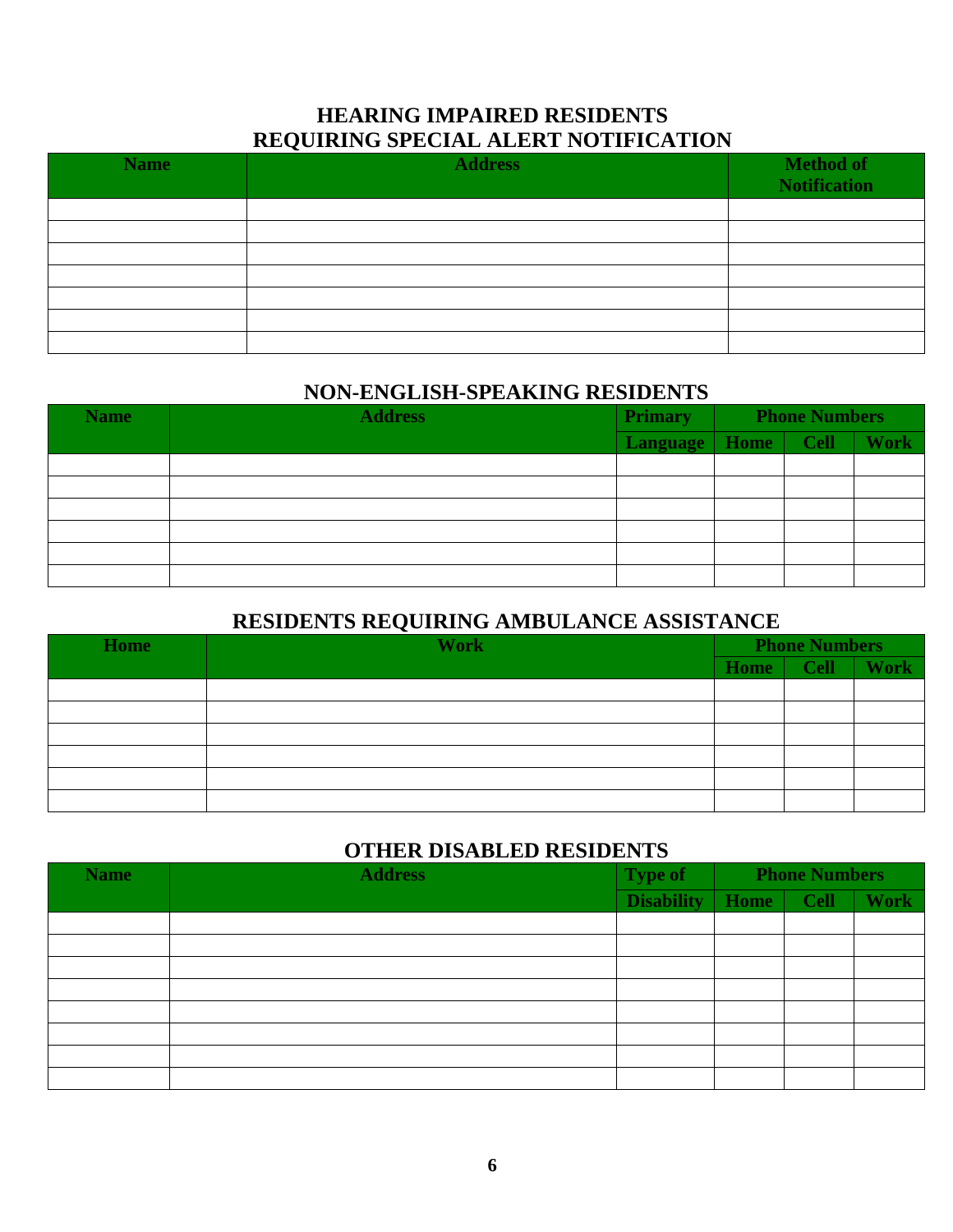#### **AVAILABLE EQUIPMENT RESOURCE LISTING**

Those resources listed with a "TYPE" are based on the definitions in the resource typing initiative of the federal NIMS Integration Center. TYPE generally refers to the capability or sustainability of the resource. Actual definitions can be found on the NIMS Integration Center website at: [www.fema.gov/emergency/nims/rm/rt.shtm](http://www.fema.gov/emergency/nims/rm/rt.shtm)

| <b>ITEM</b>                            | <b>TYPE</b>         | # Available | <b>Contact</b> | <b>Phone</b><br>No. |
|----------------------------------------|---------------------|-------------|----------------|---------------------|
| <b>EMERGENCY MEDICAL</b>               |                     |             |                |                     |
| Air Ambulance, (Rotary Wing)           | $\mathbf I$         |             |                |                     |
| Air Ambulance, (Rotary Wing)           | $\mathbf H$         |             |                |                     |
| <b>Ground Ambulance</b>                | I                   |             |                |                     |
| <b>Ground Ambulance</b>                | $\rm II$            |             |                |                     |
| <b>Ground Ambulance</b>                | III                 |             |                |                     |
| <b>Ground Ambulance</b>                | IV                  |             |                |                     |
|                                        |                     |             |                |                     |
| <b>FIRE &amp; HAZMAT</b>               |                     |             |                |                     |
| <b>RESPONSE</b>                        |                     |             |                |                     |
| <b>Brush Patrol, Firefighting</b>      | I                   |             |                |                     |
| Engine, Fire (Pumper)                  | I                   |             |                |                     |
| Engine, Fire (Pumper)                  | $\mathbf H$         |             |                |                     |
| Engine, Fire (Pumper)                  | III                 |             |                |                     |
| Engine, Fire (Pumper)                  | IV                  |             |                |                     |
| Fire Truck (Ladder)                    | I                   |             |                |                     |
| Fire Truck (Ladder)                    | $\rm II$            |             |                |                     |
| Fire Truck (Platform)                  | I                   |             |                |                     |
| Engine, Fire (Pumper)                  | IV                  |             |                |                     |
| Foam Tender, Firefighting              | I                   |             |                |                     |
| Foam Tender, Firefighting              | $\mathbf{I}$        |             |                |                     |
| Hand Crew, Firefighting                | I                   |             |                |                     |
| <b>HAZMAT Entry Team</b>               | I                   |             |                |                     |
| <b>HAZMAT Entry Team</b>               | $\overline{\rm II}$ |             |                |                     |
| <b>Mobile Communications Unit</b>      | $\mathbf I$         |             |                |                     |
| Water Tender, Firefighting             | I                   |             |                |                     |
| (Tanker)                               |                     |             |                |                     |
| Water Tender, Firefighting<br>(Tanker) | $\mathbf{I}$        |             |                |                     |
| Water Tender, Firefighting<br>(Tanker) | $\rm III$           |             |                |                     |
| Water Tender, Firefighting<br>(Tanker) | IV                  |             |                |                     |
| <b>Decontamination Strike Team</b>     |                     |             |                |                     |
|                                        |                     |             |                |                     |
| <b>LAW ENFORCEMENT</b>                 |                     |             |                |                     |
| <b>Bomb Squad/Explosives Team</b>      |                     |             |                |                     |
| Mobile Field Force, Law                |                     |             |                |                     |
| Enforcement                            |                     |             |                |                     |
| <b>SWAT Tactical Team</b>              |                     |             |                |                     |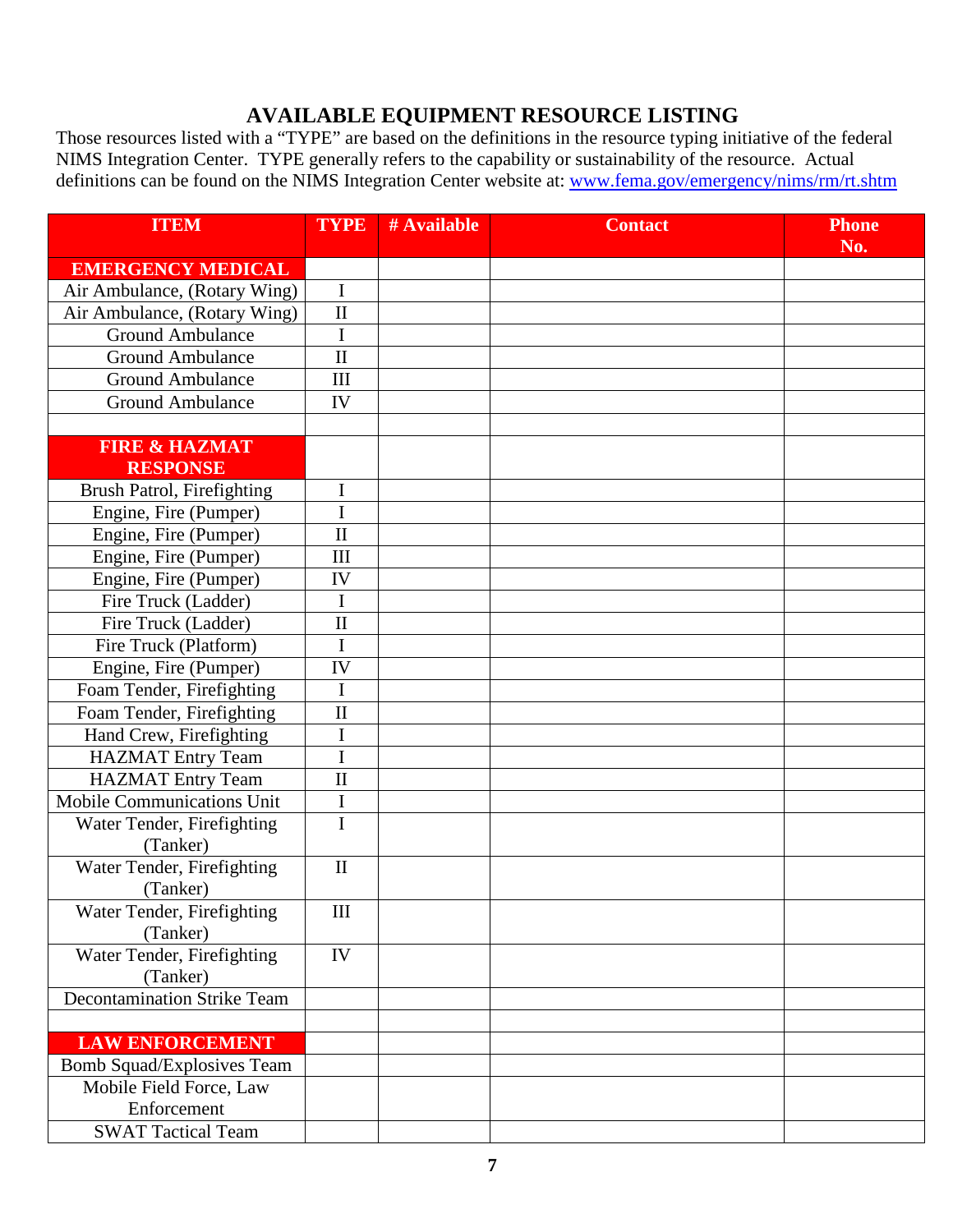## **AVAILABLE EQUIPMENT RESOURCE LISTING**

| <b>ITEM</b>                                       | <b>TYPE</b>                 | # Available | <b>Contact</b> | <b>Phone</b><br>No. |
|---------------------------------------------------|-----------------------------|-------------|----------------|---------------------|
| <b>PUBLIC WORKS</b>                               |                             |             |                |                     |
| All Terrain Crane                                 |                             |             |                |                     |
| <b>Backhoe Loader</b>                             |                             |             |                |                     |
| <b>Concrete Cutter</b>                            |                             |             |                |                     |
| Dump Truck, On-Road                               | I                           |             |                |                     |
| Dump Truck, On-Road                               | $\overline{\rm II}$         |             |                |                     |
| Dump Truck, On-Road                               | III                         |             |                |                     |
| Generator                                         | $\mathbf I$                 |             |                |                     |
| Generator                                         | III                         |             |                |                     |
| Generator                                         | $\mathbf V$                 |             |                |                     |
| Hydraulic Excavator (LARGE)                       | $\mathbf I$                 |             |                |                     |
| Hydraulic Excavator(Medium)                       | $\mathbf{I}$                |             |                |                     |
| Hydraulic Truck Crane                             | III                         |             |                |                     |
| <b>Track Dozer</b>                                | I                           |             |                |                     |
| <b>Track Dozer</b>                                | $\overline{\rm II}$         |             |                |                     |
| <b>Track Dozer</b>                                | $\mathbf{I}$                |             |                |                     |
| Water Truck (Potable)                             | III                         |             |                |                     |
| Wheel Loader (Med)                                | $\mathop{\rm III}\nolimits$ |             |                |                     |
| Wheel Loader (Small)                              | III                         |             |                |                     |
|                                                   |                             |             |                |                     |
| <b>S&amp;R</b>                                    |                             |             |                |                     |
| <b>Canine Search and Rescue</b><br>Team           | $\mathop{\rm III}\nolimits$ |             |                |                     |
| Swiftwater/Flood Search and<br><b>Rescue Team</b> | III                         |             |                |                     |
| Wilderness Search and Rescue<br>Team              | III                         |             |                |                     |
|                                                   |                             |             |                |                     |
| <b>Vehicles</b>                                   |                             |             |                |                     |
| <b>All-Terrain Vehicles</b>                       |                             |             |                |                     |
| <b>Buses</b>                                      |                             |             |                |                     |
| <b>Trucks</b><br>(supply)                         |                             |             |                |                     |
| Snow<br>Plow                                      |                             |             |                |                     |
| Vehicles w/loud                                   |                             |             |                |                     |
| Speakers                                          |                             |             |                |                     |
| TowTrucks                                         |                             |             |                |                     |
| Fuel                                              |                             |             |                |                     |
| Dispensing                                        |                             |             |                |                     |
| Water                                             |                             |             |                |                     |
| Dispensing (Potable)                              |                             |             |                |                     |
| Water                                             |                             |             |                |                     |
| Pumping                                           |                             |             |                |                     |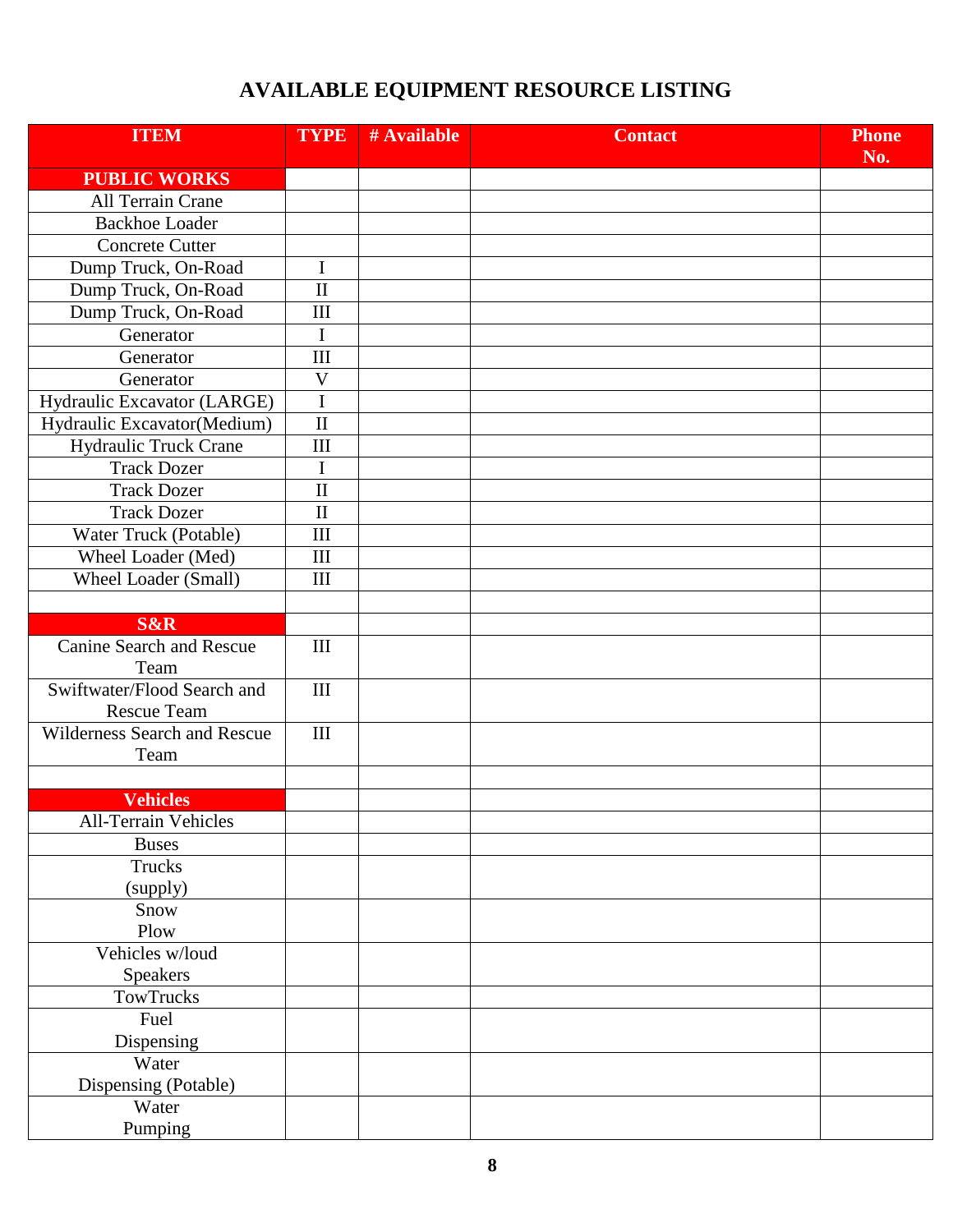## **AVAILABLE EQUIPMENT RESOURCE LISTING**

| <b>ITEM</b>           | <b>TYPE</b> | # Available | <b>Contact</b> | <b>Phone</b> |
|-----------------------|-------------|-------------|----------------|--------------|
|                       |             |             |                | No.          |
| Boats(row/motor)      |             |             |                |              |
| Farm Tractors         |             |             |                |              |
| Snowmobiles           |             |             |                |              |
| <b>Communications</b> |             |             |                |              |
| Radio: fixed          |             |             |                |              |
| Radio: handheld       |             |             |                |              |
| Telephone             |             |             |                |              |
| Remote Unit           |             |             |                |              |
| Other                 |             |             |                |              |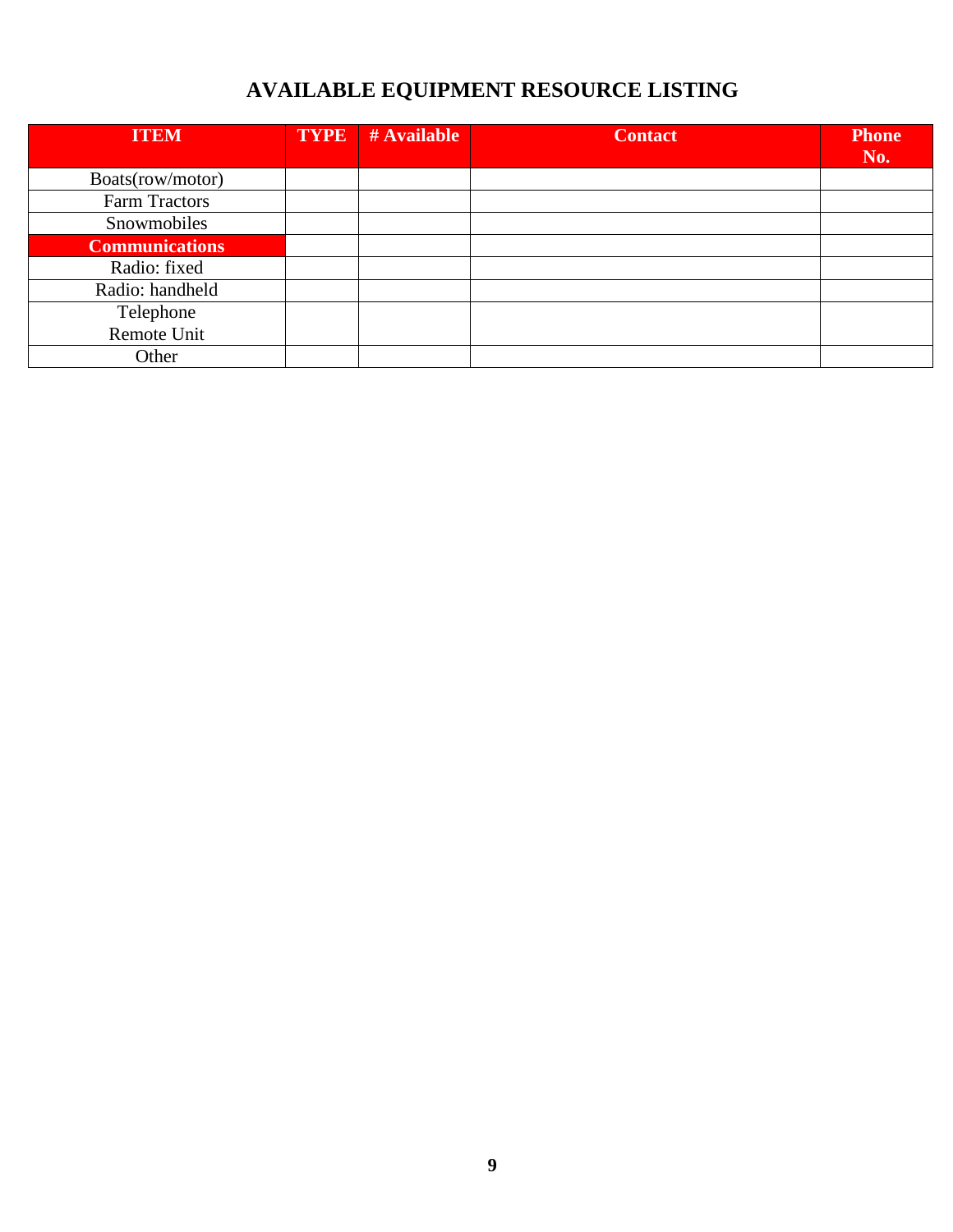## **AVAILABLE SUPPLIES RESOURCE LISTING**

| <b>ITEM</b>          | <b>TYPE</b> | <b>Available In</b> | <b>Contact</b> | <b>Phone</b> |
|----------------------|-------------|---------------------|----------------|--------------|
|                      |             | <b>Jurisdiction</b> |                | No.          |
| Air Conditioning     |             |                     |                |              |
| Units (Wheeled)      |             |                     |                |              |
| Beds/Cots            |             |                     |                |              |
| Bedding              |             |                     |                |              |
| <b>Barriers</b>      |             |                     |                |              |
| <b>Body Bags</b>     |             |                     |                |              |
| <b>Bull Horns</b>    |             |                     |                |              |
| <b>Citizens Band</b> |             |                     |                |              |
| Radio Sets           |             |                     |                |              |
| Clerical             |             |                     |                |              |
| Dry Ice              |             |                     |                |              |
| Field Kitchen        |             |                     |                |              |
| Flares               |             |                     |                |              |
| Flashlights/Lantern  |             |                     |                |              |
| Flashlight           |             |                     |                |              |
| <b>Batteries</b>     |             |                     |                |              |
| Flood Light Sets     |             |                     |                |              |
| Freezer bags         |             |                     |                |              |
| Fuel                 |             |                     |                |              |
| (gas/oil, propane)   |             |                     |                |              |
| Heaters              |             |                     |                |              |
| Ice                  |             |                     |                |              |
| Loud Speaker sets    |             |                     |                |              |
| Lumber               |             |                     |                |              |
| Medical              |             |                     |                |              |
| Sand Bags            |             |                     |                |              |
| Special clothing     |             |                     |                |              |
| (wet/cold            |             |                     |                |              |
| Weather)             |             |                     |                |              |
| <b>Special Tools</b> |             |                     |                |              |
| Tents                |             |                     |                |              |
| <b>Tools</b>         |             |                     |                |              |
| Portable Toilets     |             |                     |                |              |
| Portable             |             |                     |                |              |
| Telephones           |             |                     |                |              |
| Water                |             |                     |                |              |
| Coolers              |             |                     |                |              |
| Water                |             |                     |                |              |
| (bottled)            |             |                     |                |              |
| Welding              |             |                     |                |              |
| Equipment            |             |                     |                |              |
|                      |             |                     |                |              |
|                      |             |                     |                |              |